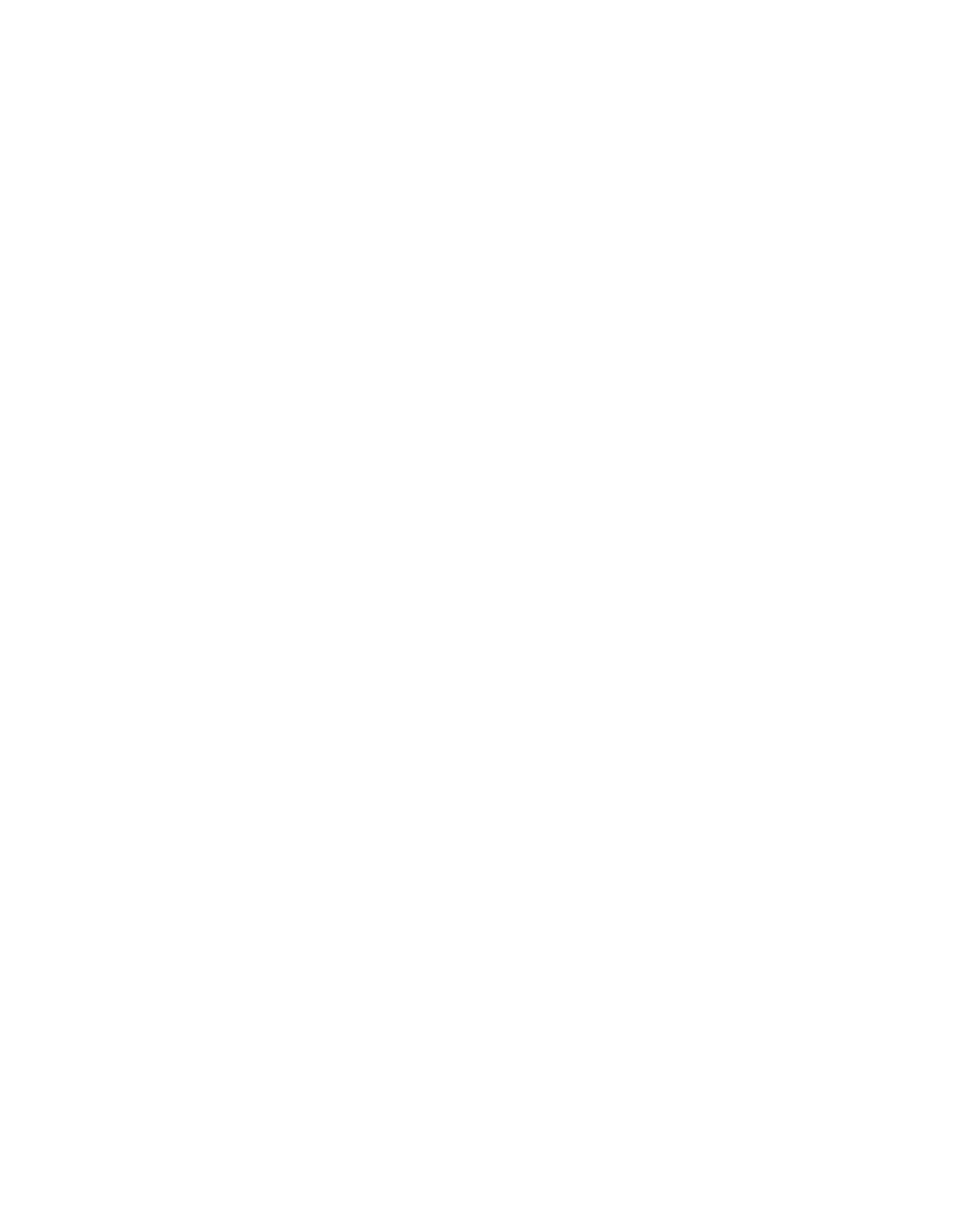

## **Volume 1-11 Technical Data Report**

## **South Florida Region**

# **Glossary**



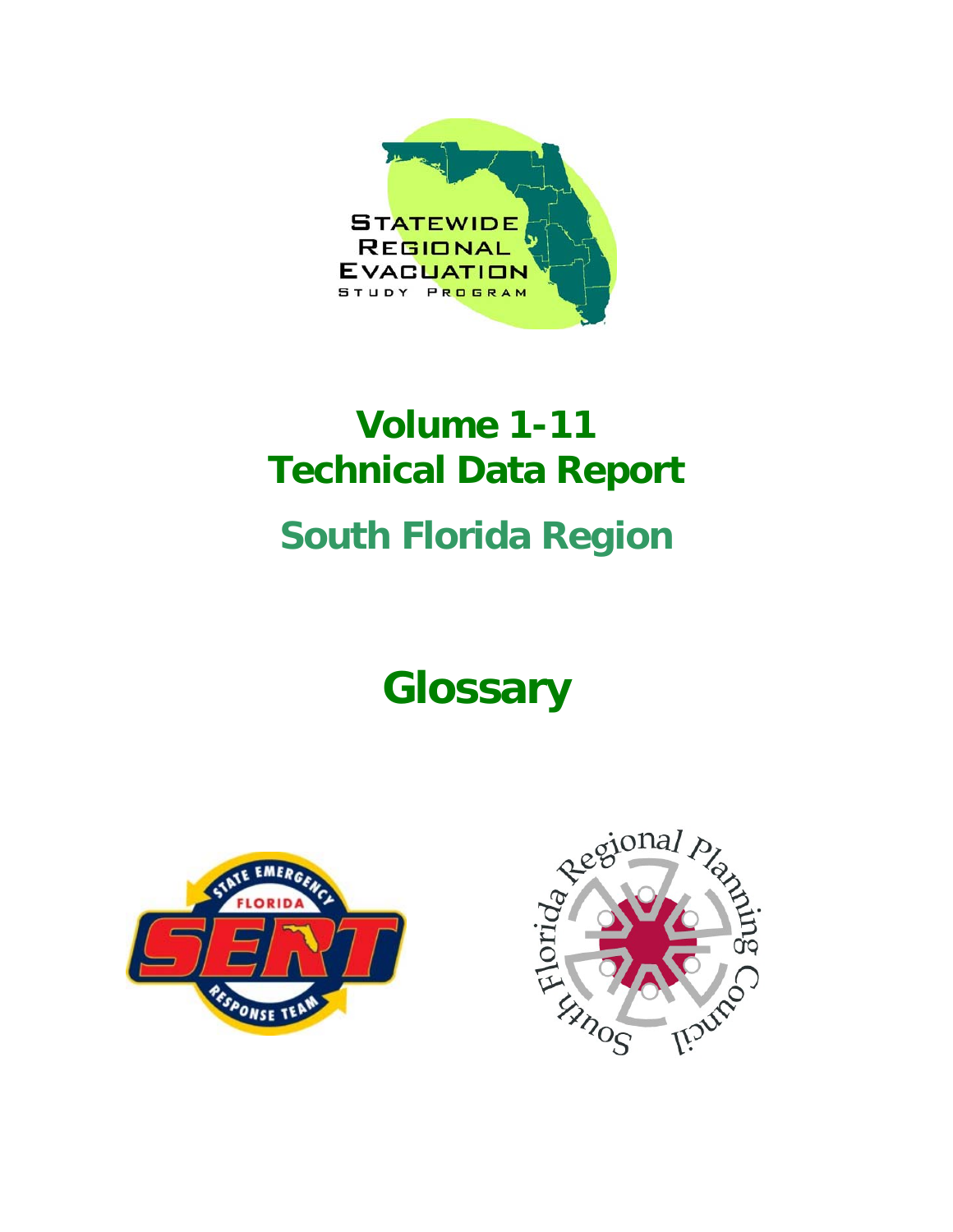This page intentionally left blank.

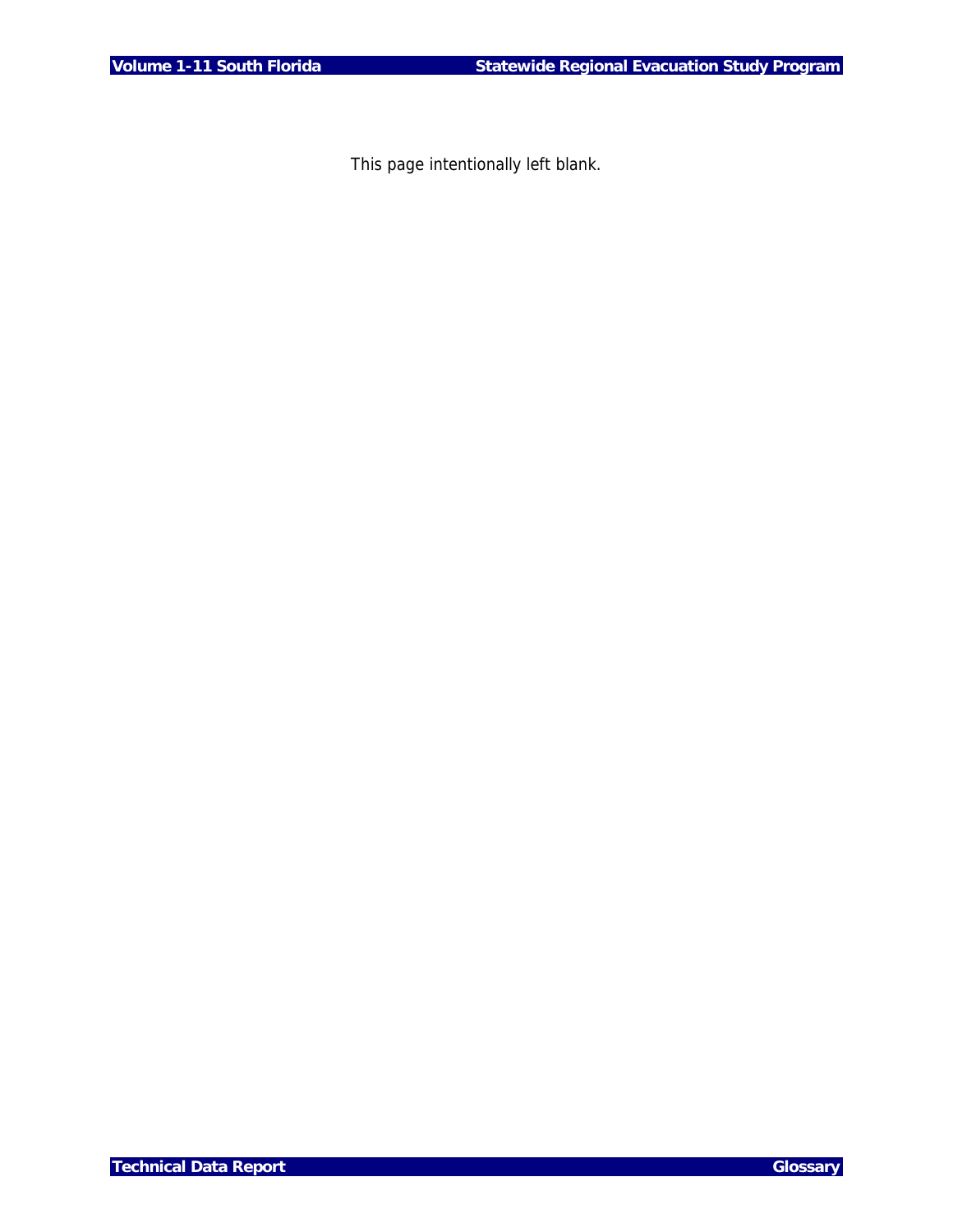### **Introduction**

The methodology for determining evacuation clearance times for growth management and emergency management purposes were agreed upon by both the Department of Community Affairs and the Division of Emergency Management. The methodology included four planning assumptions which were reviewed and discussed in detail. The planning assumptions establish the appropriate evacuation population, shadow evacuation, vehicle usage and response rate to use in the baseline scenario. The planning assumptions are based on statutory authority and extensive behavioral analysis completed for this study. The resulting clearance times are applied in growth management decision making and will help guide future decisions on comprehensive plan amendments in the coastal areas of the State.

Based on the planning assumptions, the baseline scenario stipulates that one hundred percent (100%) of the population in an evacuation zone is used when calculating the clearance times for growth management purposes. This percentage is based on Florida Statues (Section  $163.3178(2)(d)$ . Additionally, the concept of shadow evacuation is an important factor to consider when calculating clearance times and is utilized in the baseline scenario. The percentage of shadow evacuation used varies by region and is determined by the behavioral analysis conducted for each region. The complete information can be found in Volume 2: Regional Behavioral Analysis, prepared by Dr. Earl J. Baker. A summary of this information can also be found in Volume 1, Chapter III – Behavioral Analysis Summary.

Vehicle usage rates are based upon the behavioral analyses conducted as part of the Statewide Regional Evacuation Study Program. This analysis takes into consideration the different characteristics throughout the state with regard to the numbers of vehicles people might use during an evacuation. These usage rates vary by region, based on the behavioral analysis. Finally, a 12-hour evacuation response curve is used as the evacuation response rate. There is no statutory basis for selecting a particular evacuation response rate; however, the use of the 12-hour response curve is consistent with emergency planning practices currently used by county emergency managers across the state. It is a reasonable approximation of evacuation responses over a range of scenarios.

In part, the planning assumptions are definitions to key terminology used in both growth management and emergency management applications. All terms were reviewed in relation to **Rules 9J-2 and 9J-5, Florida Administrative Code, and Chapters 163 and 186, Florida Statutes**. If a term has been defined by a statute or rule, the definition is utilized. A portion of the terms are widely accepted planning or emergency management terms which not been documented previously. This glossary allows these terms to be formally defined through the Statewide Regional Evacuation Study Program. Finally, some terms are defined 'for purposes of this study', which recognizes that other definitions may exist that are applicable in other scenarios.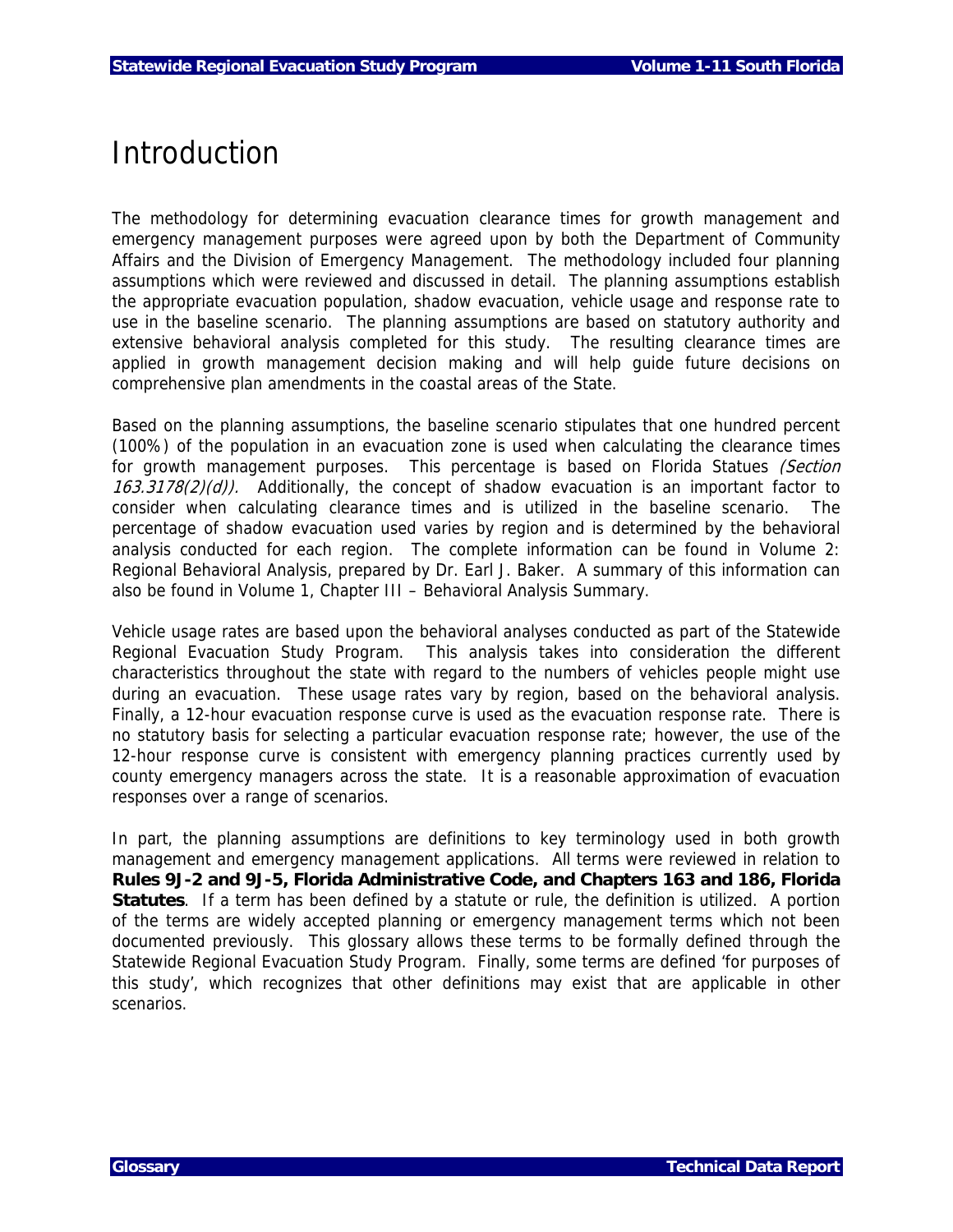### Glossary

#### • **Alternate Hazards**

For purposes of this study, alternative hazards are those hazards other than hurricanes that may initiate a regional or multi-jurisdictional evacuation.

#### • **Clearance Time**

The time necessary to safely evacuate vulnerable residents and visitors to a "point of safety" within the region based on a specific hazard, behavioral assumptions and evacuation scenario. Usually used with a specific or implied clarifying term (i.e. in-county clearance time).

#### • **Clearance Time, County (County Clearance Time)**

This is the time used by Emergency Managers to determine when to recommend evacuation orders. The time required to evacuate all persons wishing to evacuate, in the event of a specific hazard (i.e. Category 3 Hurricane County Clearance Time). This is calculated from the time the county evacuation order is given until the last evacuee vehicle exits the county. This calculation includes the population-at-risk, shadow evacuees, as well as the evacuees from other counties anticipated to pass through the county (through vehicles). Additionally, clearance time begins when the evacuation order is given and ends when the last vehicle reaches a local shelter or the county line on the way to inland shelter. The clearance time is developed to include the time required for evacuees to secure their homes and prepare to leave, the time spent by all vehicles traveling along the evacuation route network and the additional time spent on the road caused by traffic and road congestion. Clearance time does not relate to the time any one vehicle spends traveling along the evacuation route network. It also does not guarantee vehicles will safely reach their destination once outside the County.

#### • **Clearance Time, In-County**

The time required from the point an evacuation order is given until the last evacuee can either leave the evacuation zone or arrive at safe shelter within the County. This does not include those evacuees leaving the County, on their own.

#### • **Clearance Time, Out-Of-County**

"Out-of County" Clearance Time - the time necessary to safely evacuate vulnerable residents and visitors to a "point of safety" within the county based on a specific hazard, behavioral assumptions and evacuation scenario. Calculated from the point an evacuation order is given to the point in time when the last vehicle assigned an external destination exits the county.

#### • **Clearance Time, To-Shelter**

"Time to Shelter" Clearance Time – the time necessary to safely evacuate vulnerable residents and visitors to a "point of safety" within the county based on a specific hazard, behavioral assumptions and evacuation scenario. Calculated from the point in time when the evacuation order is given to the point in time when the last vehicle reaches a point of safety within the county. This scenario assumes there is sufficient shelter (friend, relative, public shelter, hotel/motel) capacity within the county.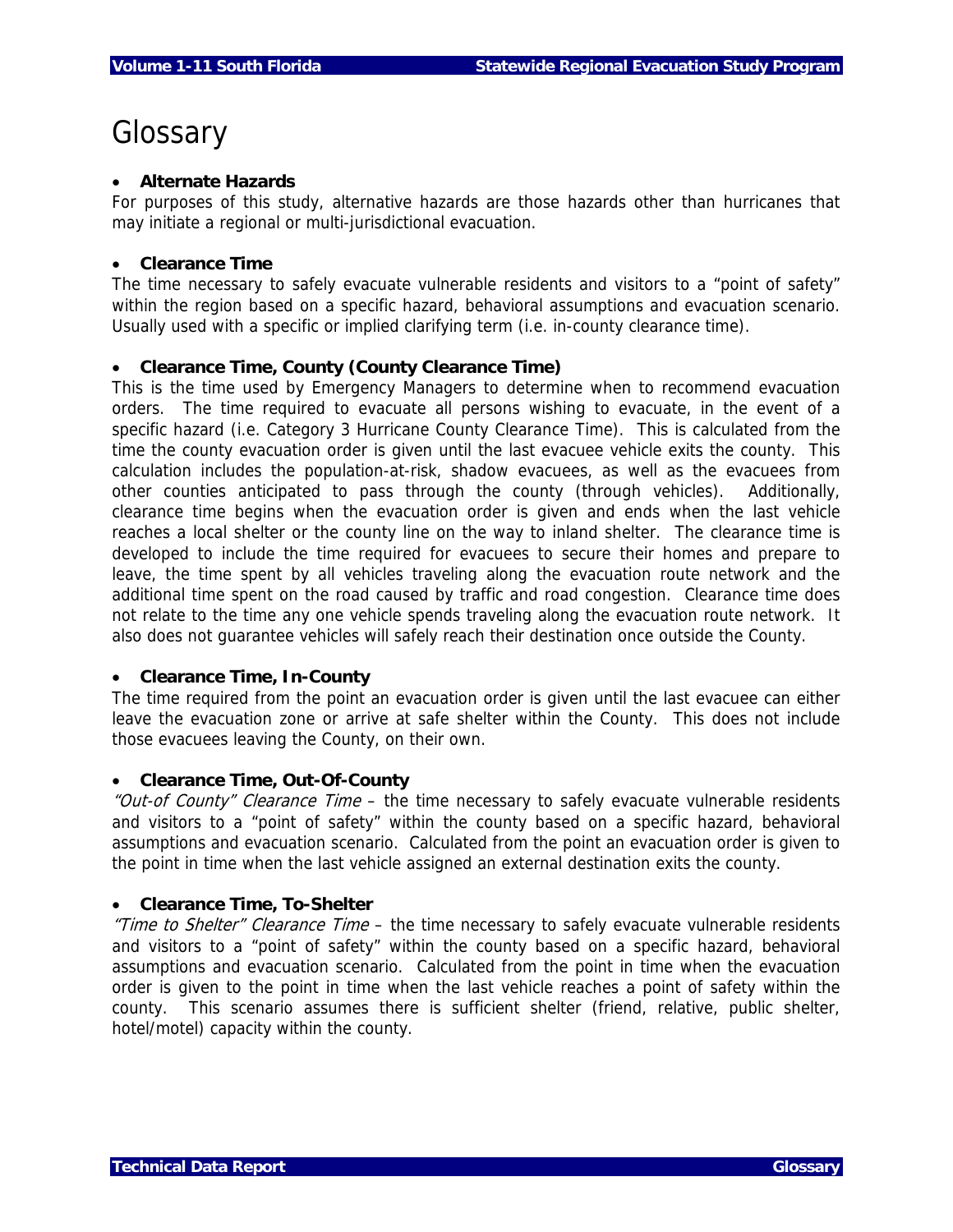#### • **Coastal High Hazard Area (CHHA)**

Per State Statute Chapter 163, for purposes of this study the CHHA is illustrated in the Regional Storm Tide Atlas of this study.

#### • **County Evacuation Time**

A general term used to; 1) refer to the time it takes an individual to evacuate a county once ordered; 2) mobilization time, queuing or delay time; and 3) any pre-landfall hazards time.

#### • **Critical Facilities**

Those facilities identified by the County Emergency Management as critical to life safety, governmental operations, or economic recovery. These facilities may include Critical Infrastructure or Key Assets.

#### • **Critical Infrastructure**

Those infrastructure facilities that meet the federal definition of Key Assets or Critical Infrastructure; these assets, if lost, could have regional, statewide, or national impacts.

#### • **Critical Roadway Segment**

Roadway segments with the highest evacuation vehicles to service volume ratio.

#### • **Evacuation Destinations**

The location an evacuee travels to in the event of an evacuation. These destinations can include public shelters, homes of friends/relatives, hotels/motels, and destinations out(side) of the region.

#### • **Evacuation Route**

For purposes of this study these are routes designated by county emergency management officials, or state emergency management officials, or those identified by standardized statewide directional signs by the Florida Department of Transportation, or are identified in the regional evacuation study for movement of persons to safety in the event of an ordered evacuation.

#### • **Evacuation Route Assignments**

Route assignments provide specific geographic areas with predetermined paths away from the coast. During traffic modeling, these route assignments are designed to ensure that all evacuation-route roadway capacity is utilized to the fullest.

#### • **Evacuation Time**

A general term used to refer to 1) the mobilization time; 2) the time it takes an individual to evacuate once ordered; 3) queuing or delay time; and 4) any pre-landfall hazards time, if appropriate.

#### • **Evacuation Time to Shelter**

A general term used to refer to 1) clearance time to shelter plus; 2) the time it takes an individual to evacuate once ordered; and 3) pre-landfall hazards time.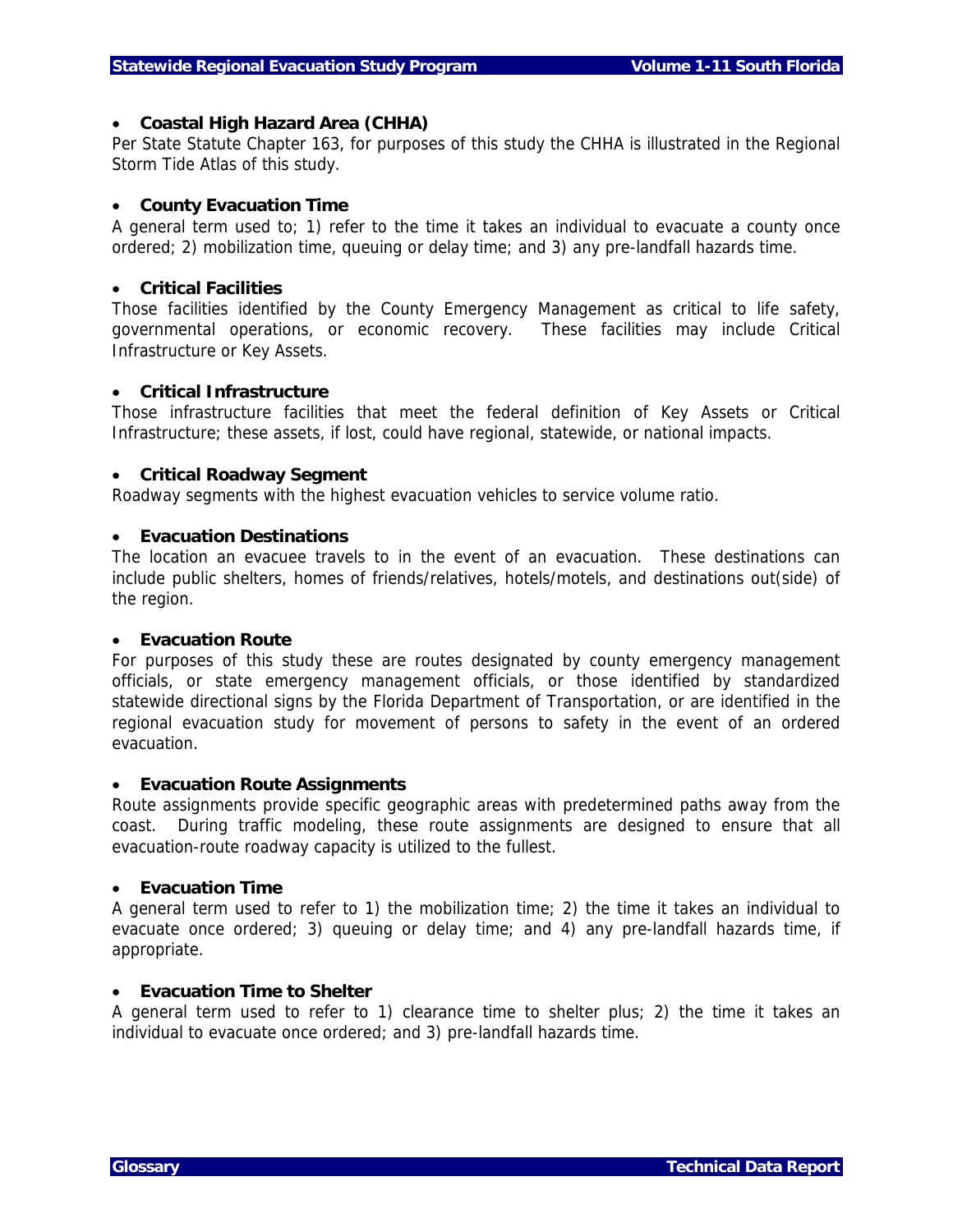#### • **Evacuation Timing Curves**

A response curve indicating the cumulative percentage of eventual evacuees who had departed by various times during the threat.

#### • **Future Land Use Map (FLUM)**

A depiction of proposed general distribution, location and extent of the land for residential uses, commercial uses, industry, agriculture, recreation, conservation, education, public buildings and grounds, other public facilities and other categories of public and private uses of land found in the Future Land Use Element of the local comprehensive plan.

#### • **High Hazard Hurricane Evacuation Area**

The areas identified in the most current regional hurricane evacuation study as requiring evacuation during a category one hurricane event. \* Source: 9J-2.0256, F.A.C.

\* The Department of Community Affairs has consistently found that this rule cannot be interpreted to mean that land within the CHHA can be filled in order to elevate the property outside of this designation [Department of Community Affaris vs. City of Jacksonville. DOAH Case Nos. 07-3539GM, 08-4193GM (2008)]

#### • **Hurricane Evacuation Plan**

An operational plan developed by an Emergency Management Agency to safely warn and evacuate the hurricane population-at-risk including special needs populations, reduce county clearance times, provide for shelter and mass care during the event and re-entry when conditions are deemed safe to return.

#### • **Hurricane Evacuation Route**

An evacuation route identified for use specifically for hurricane hazards.

#### • **Hurricane Shelter Space**

Hurricane Shelter Space is at a minimum, an area of twenty square feet per person located within a hurricane shelter. Source: 9J-2.0256, F.A.C.

#### • **Hurricane Vulnerability Zone**

The Hurricane Vulnerability zone is the area delineated by a regional hurricane evacuation study as requiring evacuation in the event of a 100-year or category three hurricane event. Source: 9J-2.0256, F.A.C.

#### • **Inland Shelter Study/Plan**

Inland Shelter Study/Plan is a study produced by the Division of Emergency Management and the state's regional planning councils which detail regional public hurricane shelter availability according to various simulated regional hurricane events. Source: 9J-2.0256, F.A.C.

#### • **LiDAR - Li**ght **D**etection **a**nd **R**anging

An optical remote sensing technology that measures properties of scattered light to find the range and/or other information on a distant target. The prevalent method to determine distance to an object or surface is to use laser pulses. Like the similar radar technology, which uses radio waves instead of light, the range to an object is determined by measuring the time delay between transmission of a pulse and detection of the reflected signal.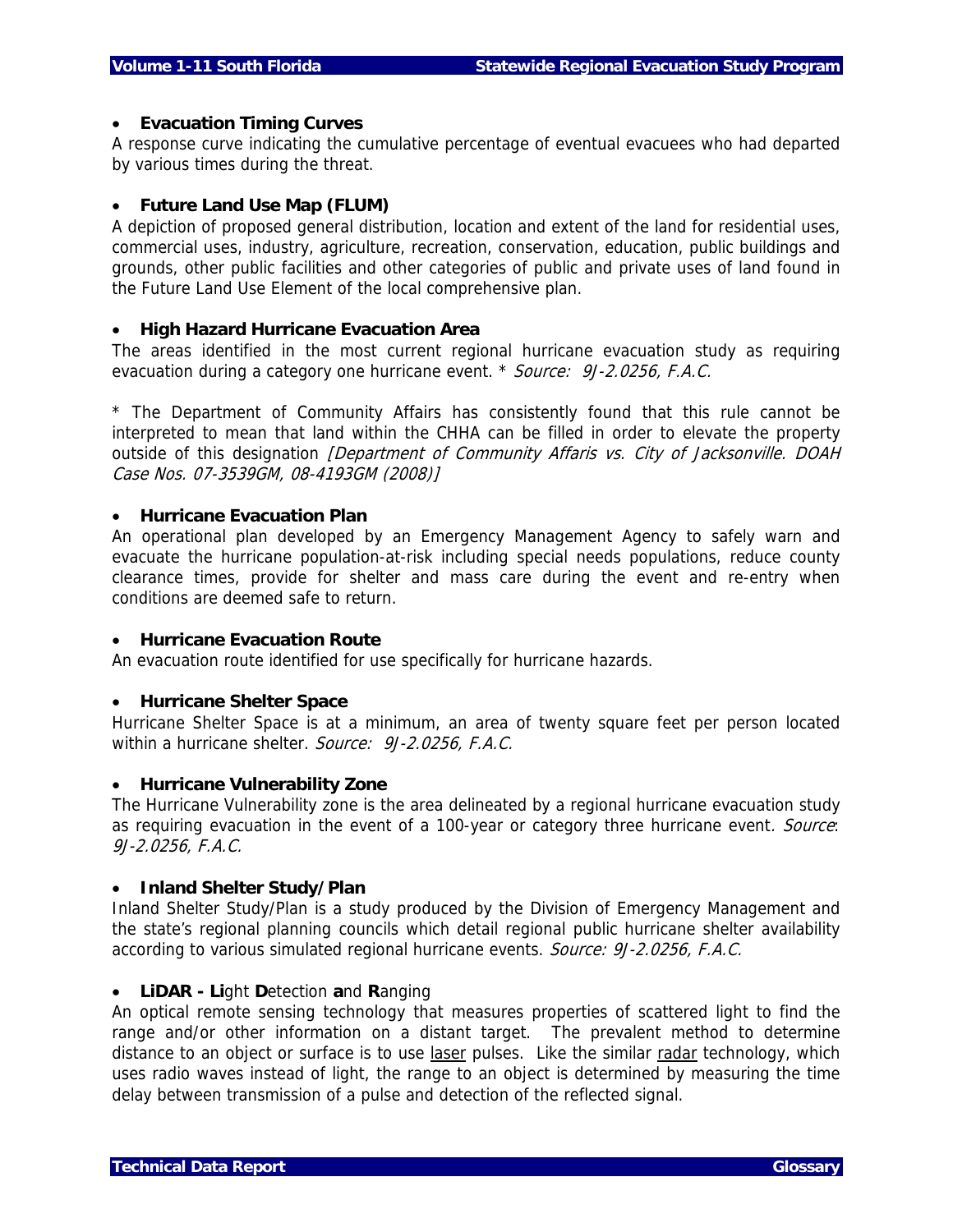#### • **Local Comprehensive Emergency Management Plan**

Those plans developed by a county according to the provisions of Chapters 9G-6 and 9G-7, Florida Administrative Code, under the authority provided in Section 252.38, Florida Statues. Source: 9J-2.0256, F.A.C.

#### • **MEOWS (**Maximum Envelope of Water)

The plotted maximum surge heights for a given storm category and track.

#### • **MOMS (**Maximums of the Maximums)

The MOMs represent the maximum surge expected to occur at any given location, regardless of the storm track or direction of the hurricane.

### • **Mitigation of Hurricane Impacts (9J-2.0256 (5) Hurricane Preparedness Policy Rule)**

Due to the extreme vulnerability of the State of Florida to the impacts of hurricanes, the Department of Community Affairs considers public hurricane shelters and hurricane evacuation routes as important public facilities that are required to insure the health, safety, and welfare of the residents of the state. In order to implement this policy, it is the intent of the Department of Community Affairds to set forth in this rule hurricane preparedness conditions which, if included in a DRI development order and which ensure that the development's anticipated regional hurricane preparedness impacts are mitigated in a timely manner, would be deemed by the Department of Community Affaris to comply with the requirements of subparagraph 380.06(15)(e), Florida Statutes. Such conditions would therefore not be the basis for the appeal of the development order by the Department of Community Affairs on issues related to hurricane preparedness. The Department of Community Affairs will review mitigative measures for all ADA proposals and DRI development orders that are determined to have a substantial impact on regional hurricane preparedness based on the critieria identified in subsection (4) above. Pursuant to subparagraph 380.06(15)(e)2., Florida Statutes, a DRI development order issued by a local government must make adequate provisions for the public facilities needed to accommodate the impacts of the proposed development. Any single or combination of mitigative techniques detailed in paragraph (a) below must provide for mitigation equivalent to the proposed development's anticipated hurricane preparedness impacts. However, nothing contained herein shall preclude the local government from including hurricane preparedness conditions in a development order that are more stringent than those detailed in paragraph (a) below.

(a) Techniques which shall be used singly or in concert pursuant to the provisions of subsection (5) above to mitigate the anticipated impact of a proposed development on public hurricane shelter availability are:

1. Donation of land for public facilities or donation of the use of private structures to be used as primary public hurricane shelters; however, the site or private structure shall be located in an area outside of the identified high hazard hurricane evacuation area. The facility shall be constructed in such a way as to insure its usefulness and use as a primary public hurricane shelter to offset, at a minimum, the impacts of the approved DRI development. In order to use this mitigation option, the developer must provide reasonable assurance from the local political subdivision and from local emergency management officials regarding the ability of the donation to reduce hurricane shelter impacts.

2. Provision of payments in lieu of donation of land for the upgrading of existing primary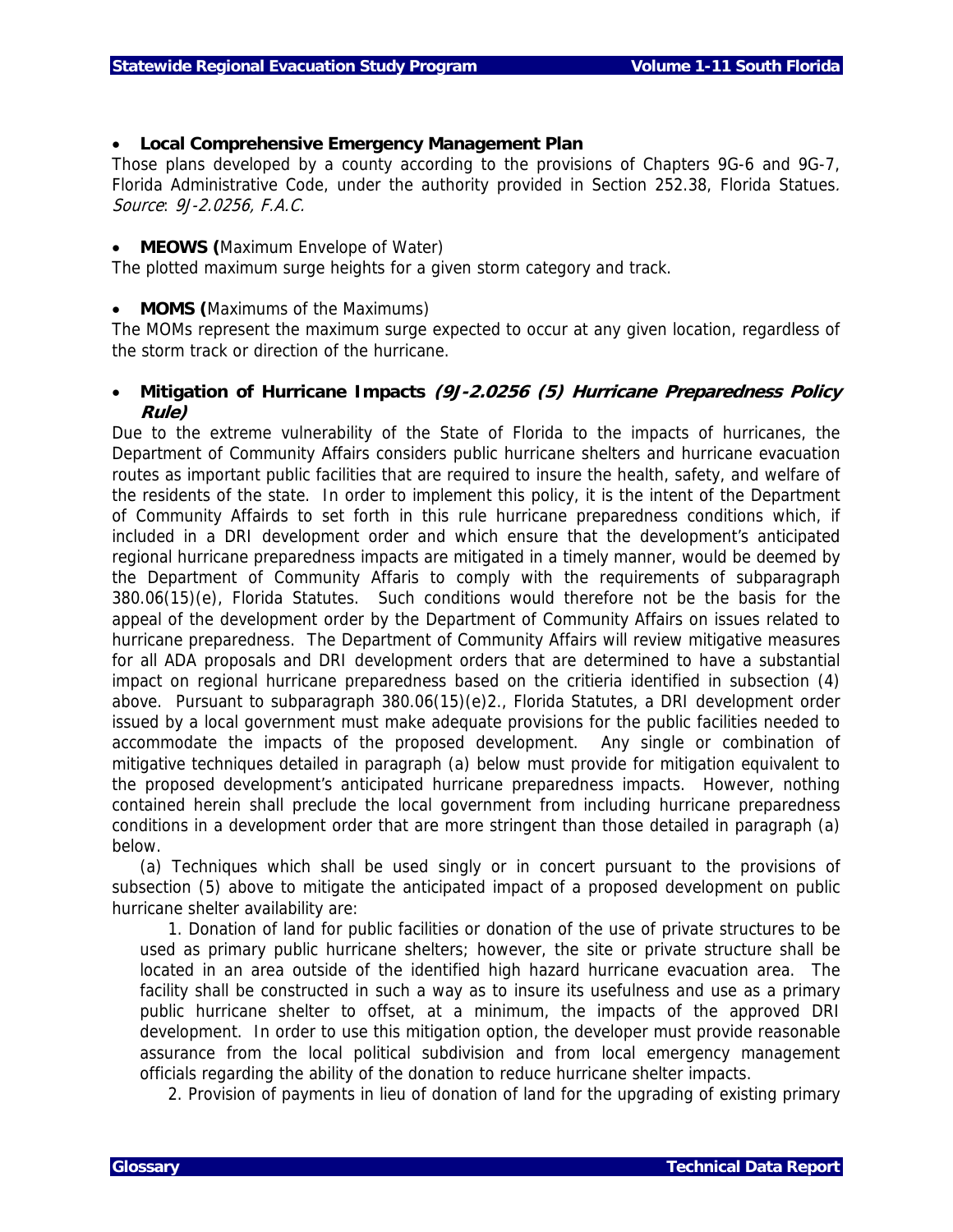and secondary hurricane shelters located outside the identified hurricane vulnerability zone so as to increase the county's primary public hurricane shelter space availability equal to the proposed development's anticipated public hurricane shelter space demand. Upgrading for purposes of this rule shall include the addition of hurricane storm shutters to facilities, provision of electric generators, provision of potable water storage capability, and other items which may be appropriate for a public hurricane shelter. In order to use this mitigation option, the developer must provide reasonable assurance from the local political subdivision and from local emergency management officials regarding the provision's ability to reduce the development's hurricane shelter impacts.

3. Provision of onsite shelter where the proposed shelter would be located outside of the identified hurricane vulnerability zone and the project includes a community center or other facility suitable for use as hurricane shelter and provides, at a minimum, shelter space available and equal to the proposed development's anticipated hurricane shelter space demand. Examples of community facilities include, but would not be limited to, clubhouses and recreation centers. All community facilities that are to be used as hurricane shelters under this mitigation option must be equipped with appropriate items as identified in subsection (2) above, and must be approved by local emergency management officials.

4. Provision of funds to be used for the purpose of training public hurricane shelter managers through a program provided by the local chapter of the American Red Cross, local emergency management officials, or the Department. In order to use this mitigation option, the developer must provide reasonable assurance from local emergency management officials and the local chapter of the American Red Cross regarding the provision's ability to reduce the development's hurricane shelter impacts. \* Source: 9J-2.0256, F.A.C.

\* Please note this is an excerpt of 9J-2.0256 (5), F.A.C. only. For complete references, please see the rule in its entirety, 9J-2.0256, F.A.C.

#### • **Mobile Home**

"Mobile home" means a structure, transportable in one or more sections, which is 8 body feet or more in width and which is built on an integral chassis and designed to be used as a dwelling when connected to the required utilities and includes the plumbing, heating, air-conditioning, and electrical systems contained therein. For tax purposes, the length of a mobile home is the distance from the exterior of the wall nearest to the drawbar and coupling mechanism to the exterior of the wall at the opposite end of the home where such walls enclose living or other interior space. Such distance includes expandable rooms, but excludes bay windows, porches, drawbars, couplings, hitches, wall and roof extensions, or other attachments that do not enclose interior space. In the event that the mobile home owner has no proof of the length of the drawbar, coupling, or hitch, then the tax collector may in his or her discretion either inspect the home to determine the actual length or may assume 4 feet to be the length of the drawbar, coupling, or hitch. Source: Section 320.01, Florida Statutes

#### • **On-site Shelter**

Sheltering within a development site.

#### • **Other Shelter**

Shelters that do not qualify as primary shelters.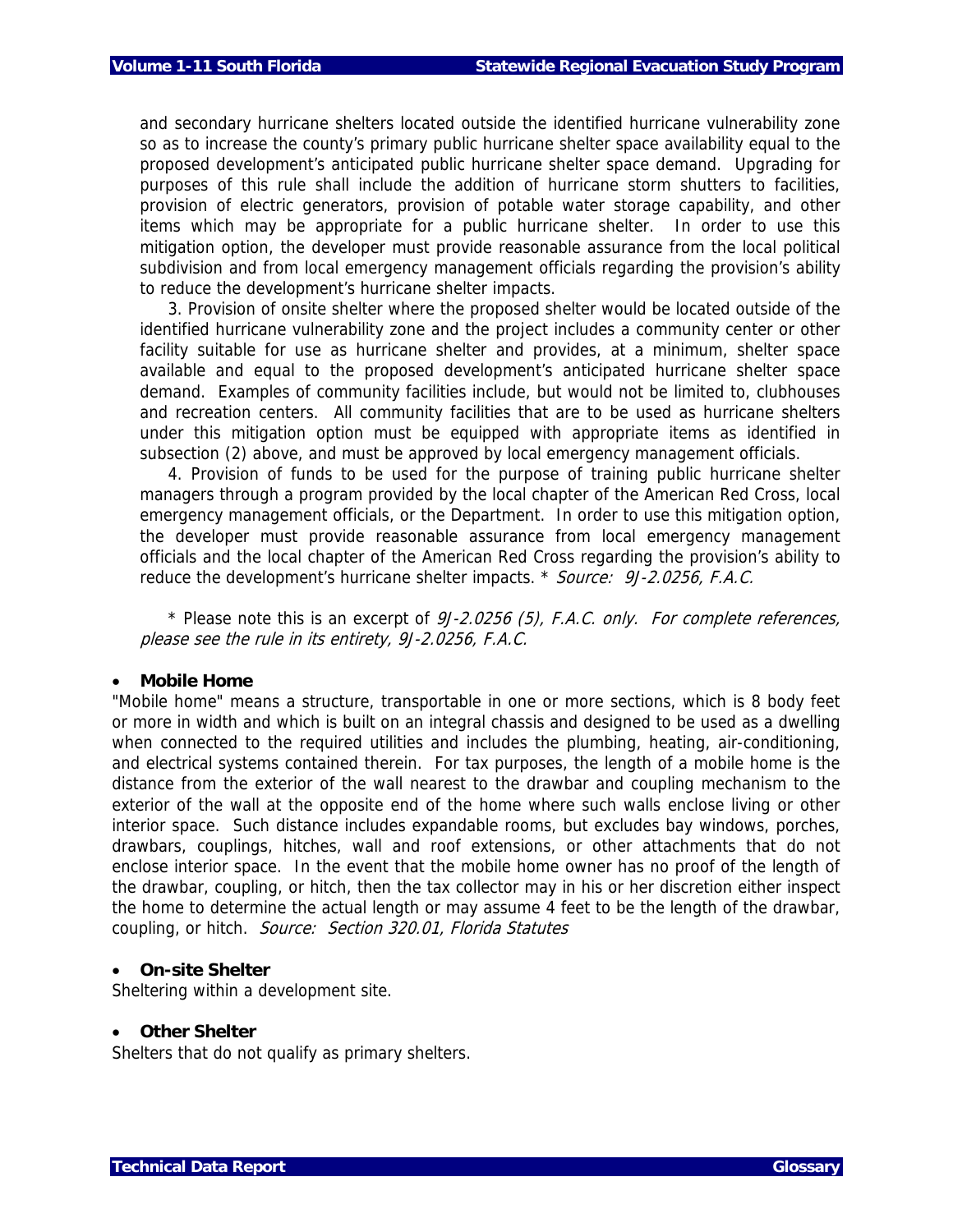#### • **Park Trailer**

The "park trailer," which is a transportable unit which has a body width not exceeding 14 feet and which is built on a single chassis and is designed to provide seasonal or temporary living quarters when connected to utilities necessary for operation of installed fixtures and appliances. The total area of the unit in a setup mode, when measured from the exterior surface of the exterior stud walls at the level of maximum dimensions, not including any bay window, does not exceed 400 square feet when constructed to ANSI A-119.5 standards, and 500 square feet when constructed to United States Department of Housing and Urban Development Standards. The length of a park trailer means the distance from the exterior of the front of the body (nearest to the drawbar and coupling mechanism) to the exterior of the rear of the body (at the opposite end of the body), including any protrusions. Source: Section 320.01, Florida Statutes

#### • **Phased Evacuation**

A staged evacuation, under which only a portion of the vulnerable population is evacuated at a time.

### • **Point of Safety (Place of Safety)**

A destination, determined by the evacuee, outside of the evacuation zone where the evacuee perceives he or she is safe.

#### • **Primary Shelter (primary public hurricane shelter)**

Primary public hurricane shelter – a structure designated by local emergency management officials as a place for shelter during a hurricane event which they can open. Primary public shelters include only those structures which are located outside of the high hazard hurricane evacuation area and which have been designated as American Red Cross 4496 compliant. Source: 9J-2.0256, F.A.C.

#### • **Recreational Vehicle**

A recreational vehicle-type unit primarily designed as temporary living quarters for recreational, camping, or travel use, which either has its own motive power or is mounted on or drawn by another vehicle. Source: Section 320.01, Florida Statutes

#### • **Region**

For purposes of this study a region is one of the comprehensive planning regions as established by the State of Florida Chief Planning Officer (Governor). These are also the regional planning council districts.

#### • **Regional Clearance Time**

The time necessary to safely evacuate vulnerable residents and visitors to a "point of safety" within the (RPC) region based on a specific hazard, behavioral assumptions and evacuation scenario. Calculated from the point in time when the evacuation order is given to the point in time when the last vehicle assigned an external destination exits the region.

#### • **Regional Evacuation Routes**

1) For purposes of this study, these are evacuation routes, roadways and roadway segments identified in this study as routes used to interconnect county designated evacuations routes, or routes used to interconnect evacuation routes between study regions. 2) Major highways that are part of the regional and statewide network including primary (interstates and turnpikes),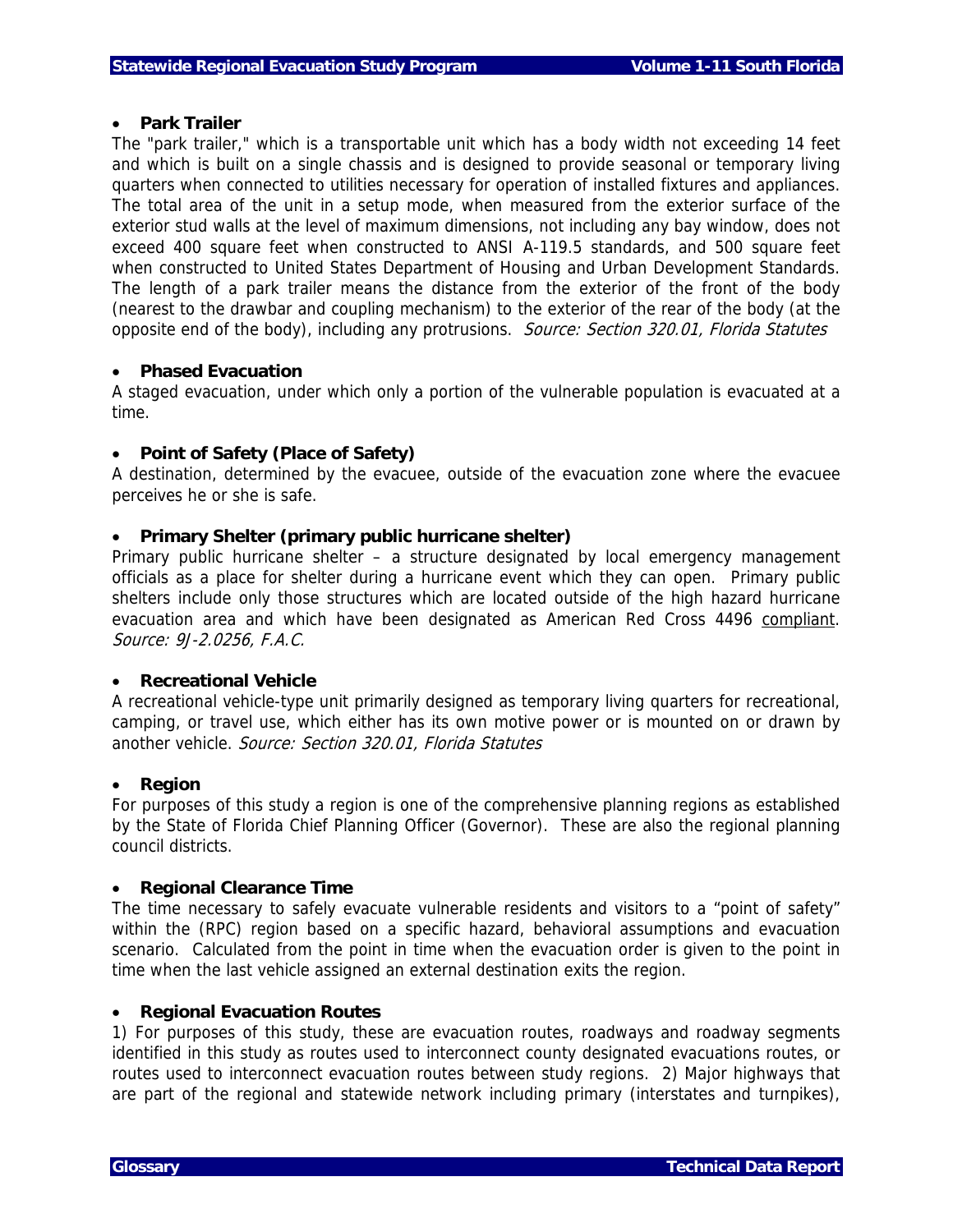secondary (major arterials), and certain local roadways (Minor arterials) which provide significant evacuation transportation capacity to move vulnerable populations to "points of safety". Official Regional Evacuation Routes are determined by the County Emergency Management Agencies, in coordination with the FDOT and RPCs.

#### • **Regional Evacuation Transportation Network**

The transportation network used in this study to analyze the movement of traffic during ordered evacuations, and used to calculate the various clearance times.

#### • **Regional Hurricane Evacuation Study (Hurricane Evacuation Study, Regional Evacuation Study, Regional Hurricane Evacuation Plan)**

A study produced by the Department of Community Affairs, the State Division of Emergency Management, the state's regional planning councils, the US Army Corps of Engineers, or the Federal Emergency Management Agency, which details regional hurricane evacuation clearance times and public hurricane shelter availability according to various simulated regional hurricane events. Source: 9J-2.0256, F.A.C.

#### • **Reverse Lane Operations (previously referred to as Contra Flow Routes)**

Lane Reversals alter the normal flow of traffic, which are considered a potential remedy to reduce congestion during evacuation and/or emergency conditions by increasing the directional flow of traffic.

#### • **Secondary Public Hurricane Shelter**

A structure designated by local emergency management officials and the American Red Cross as a shelter during a hurricane but does not meet the criteria of a primary public hurricane shelter. Source: 9J-2.0256, F.A.C.

#### • **Sea, Lake and Overland Surges from Hurricanes (SLOSH) Basin Data**

The bathymetric and terrestrial digital elevation models produced from the LIDAR data, utilized in the SLOSH model.

#### • **Shadow Evacuation Population**

Persons not affected by an evacuation order that choose to evacuate to another location they feel is safer. This population resides outside the designated evacuation zone and lives in sitebuilt structures. The shadow evacuation population can be significant when the risk is perceived to be great.

#### • **Small Area Data**

The socioeconomic data for the base year of 2006 and projected years of 2010 and 2015 utilized to model evacuation traffic. These data contain population and dwelling unit information that will identify where the individuals in the region reside.

#### • **Special Hurricane Preparedness District**

A county or region that has been designated by Department of Community Affairs rule for special consideration because of its unique hurricane vulnerability and preparedness situation. Source: 9J-2.0257, F.A.C.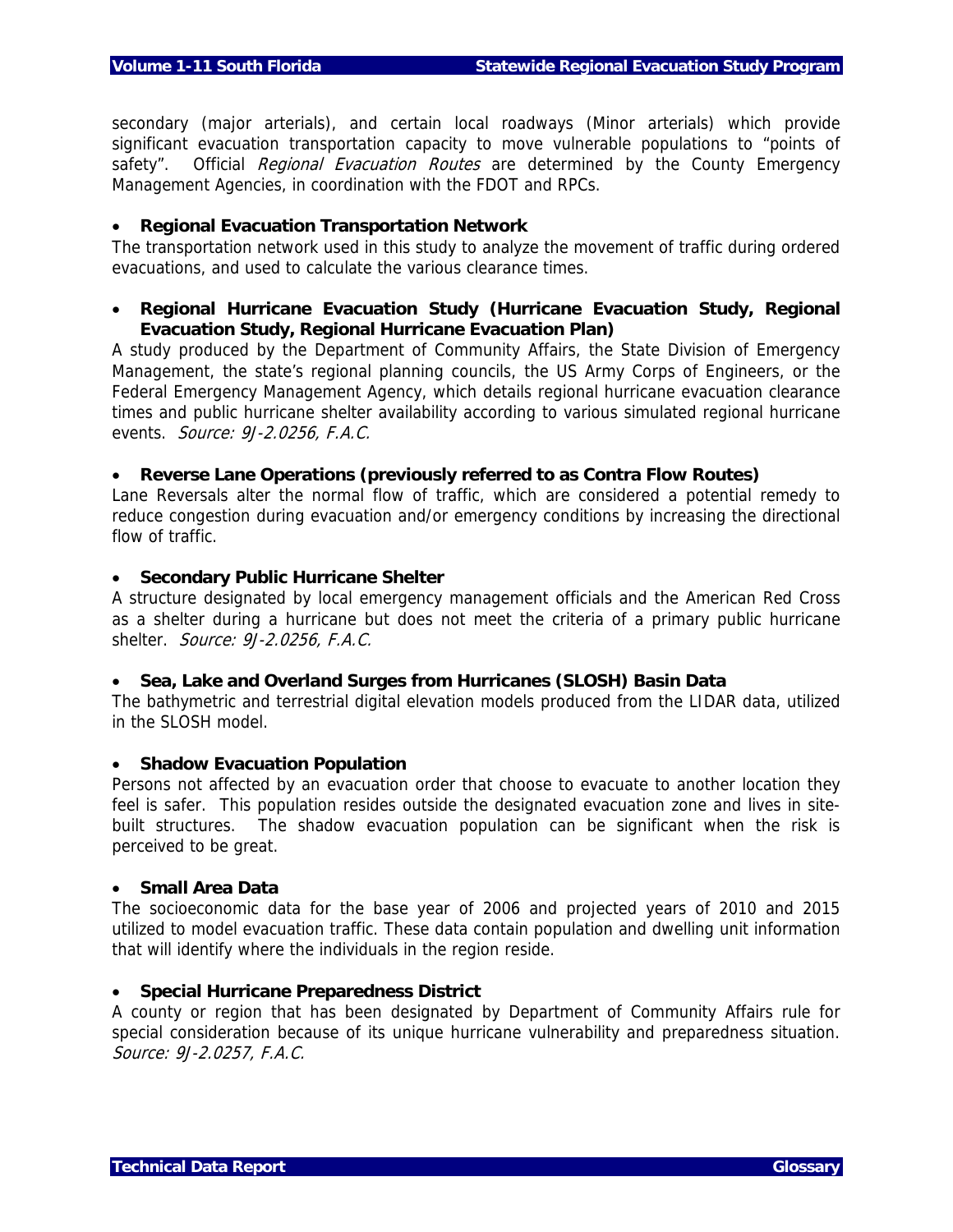#### • **Statewide Regional Evacuation Study Program (SRESP)**

See Regional Hurricane Evacuation Study

#### • **Storm Surge Atlas/Storm Tide Atlas**

A series of maps that depict the potential storm surge and flooding as derived from the SLOSH model from hurricanes of five different intensities. The Category One Storm Surge zone depicts the Coastal High Hazard Area (CHHA).

#### • **Substantial Impact on Regional Hurricane Preparedness (determination of)**

Any proposed development which exceeds the thresholds identified in paragraphs (a), (b), or (c) below, shall be determined by the Florida Department of Community Affairs to have a substantial impact on regional hurricane preparedness.

(a) When a development is proposed in a county where a public hurricane shelter space deficit is shown to exist according to the applicable, incorporated regional hurricane evacuation study, inland shelter study or county shelter assessment based on an adopted county peacetime emergency plan, and the proposed development's anticipated public hurricane shelter space demand will require a minimum of 200 additional spaces, or five percent of the county's public hurricane shelter space capacity, whichever is less, the proposed development will be determined by the Department to have a significant regional impact on public hurricane shelter space availability.

(b) When a development is proposed in a county where a public hurricane shelter space surplus is shown to exist according to the applicable, incorporated regional hurricane evacuation study, inland shelter study or county shelter capacity assessment based on an adopted county peacetime emergency plan, and the proposed development's anticipated public hurricane shelter space demand is projected to move the county into a deficit situation of 200 or more spaces, the proposed development will be determined by the Department to have a significant regional impact on public hurricane shelter space availability.

(c) When a development is proposed in a hurricane vulnerability zone and the proposed development's anticipated evacuation traffic will utilize twenty-five (25) percent or more of an identified hurricane evacuation route's level of service E hourly directional maximum service volume based on the Florida Department of Transportation's Generalized Peak Hour/Peak Direction Level of Service Maximum Volumes presented in the Florida Highway Systems Plan Level of Service Standards and Guidelines Manual and hereby incorporated by reference, the proposed development will be determined by the Department of Community Affairs to have a significant regional impact on hurricane evacuation. Source: 9J-2.0256, F.A.C.

#### • **Time Constrained Evacuation**

Events in which there is a shortened timeframe available for evacuation movements. This impacts the number of evacuees who are able to reach their desired evacuation destination.

#### • **Time To Shelter**

The time required from the time an evacuation order is given until the last individual evacuee arrives at safe shelter.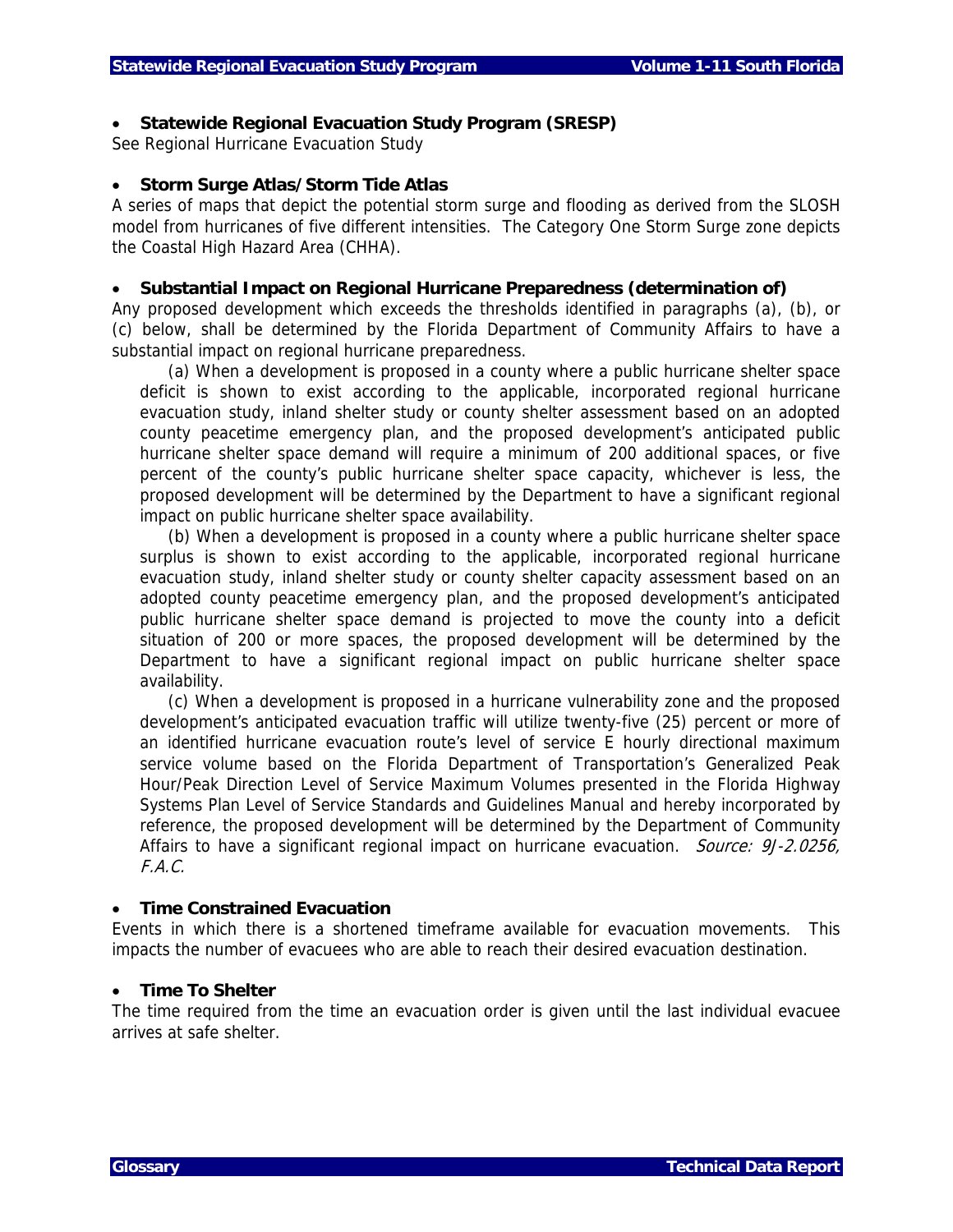### • **Traffic Evacuation Zone (TEZ)**

Sub-evacuation zones created as part of the transportation analysis, used in conjunction with traffic model assumptions to operate the model and calculate various clearance times.

#### • **United States National Grid (USNG)**

The United States National Grid is a nonproprietary alphanumeric referencing system derived from the Military Grid Reference System (MGRS) that is being promoted to increase the interoperability of location services appliances with printed map products by providing a nationally consistent grid reference system.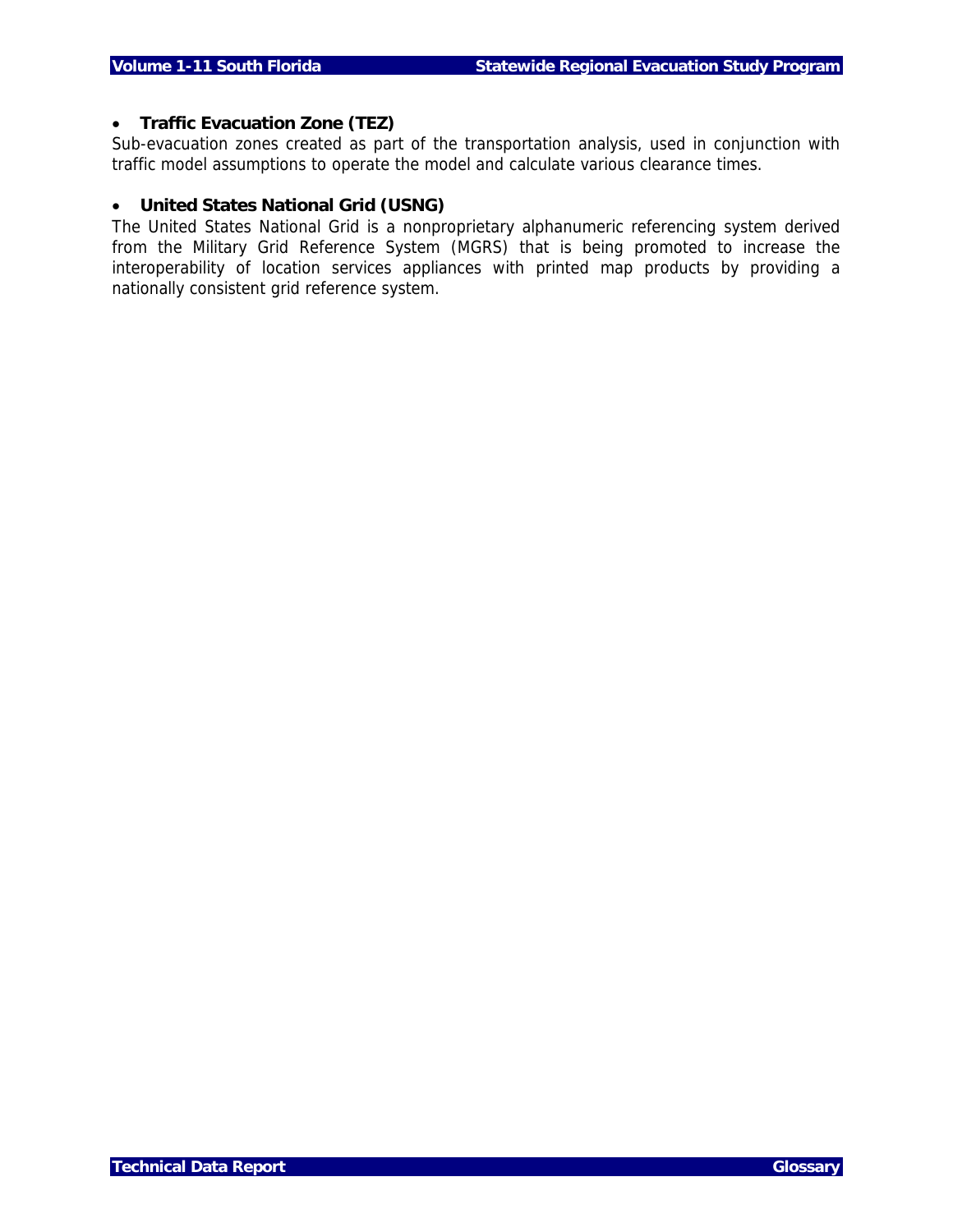## ACRONYMS

ADA – Americans with Disabilities Act AHCA – Agency for Health Care Administration ALF – Assisted Living Facilities ARC – American Red Cross ASL – Above Sea Level BFE – Base Flood Elevation CEMP – Comprehensive Emergency Management Plan CF – Critical Facilities CHHA – Coastal High Hazard Area DCA – Department of Community of Affairs DFIRM – Digital Flood Insurance Rate Map DOH – Department of Health EHPA – Enhanced Hurricane Protection Areas EOC – Emergency Operations Center FAC – Florida Administrative Code FBC – Florida Building Code FDEM – Division of Emergency Management FDOT – Florida Department of Transportation FEMA – Federal Emergency Management Agency FIRM – Flood Insurance Rate Map FLASH – Florida Alliance for Safe Homes FLUM – Future Land Use Map FOUO – For Official Use Only FS – Florida Statute GIS – Geographic Information System Hazmat – Hazardous Material HAZUS – Hazards United States LEPC – Local Emergency Planning Committee LiDAR – Light Detection and Ranging LMS – Local Mitigation Strategies MEOW – Maximum Envelope of Water MOM – Maximum of Maximums (or MEOWs) MPO – Metropolitan Planning Organization MSL – Mean Sea Level NFIP – National Flood Insurance Program NGVD – National Geodetic Vertical Datum NHC – National Hurricane Center NOAA – National Oceanic and Atmospheric Administration NWS – National Weather Service POD – Point of Distribution RES – Regional Evacuation Study RPC – Regional Planning Council SAD – Small Area Data

SAR – Search and Rescue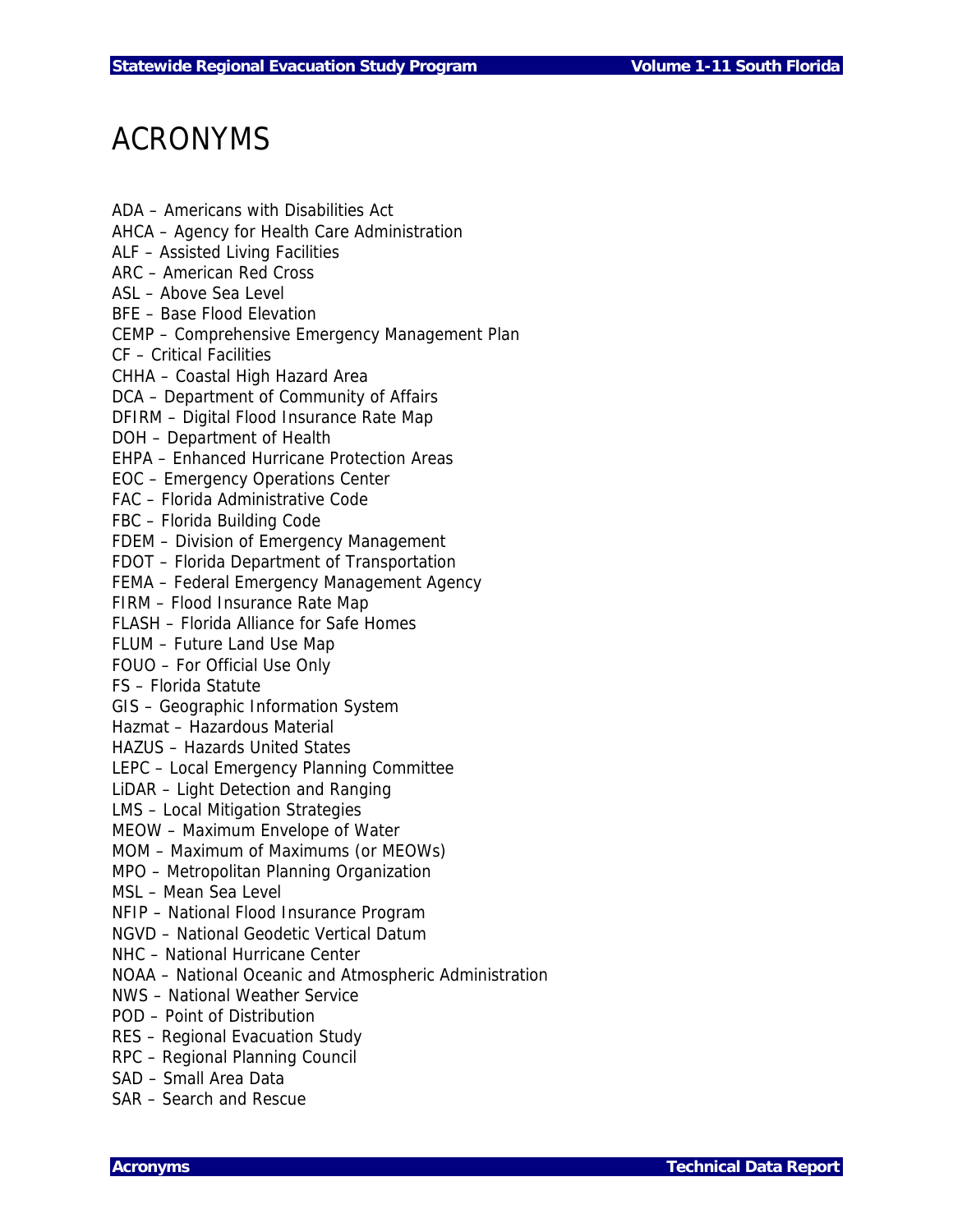SEOC – State Emergency Operations Center

SLOSH – Sea, Lake and Overland Surges from Hurricanes

SpNS – Special Needs Shelters

SRESP – Statewide Regional Evacuation Study Program

TAZ – Traffic Analysis Zones

TEZ – Traffic Evacuation Zones

USNG – United States National Grid

WFO – Weather Field Office

WUI – Wildland Urban Interface